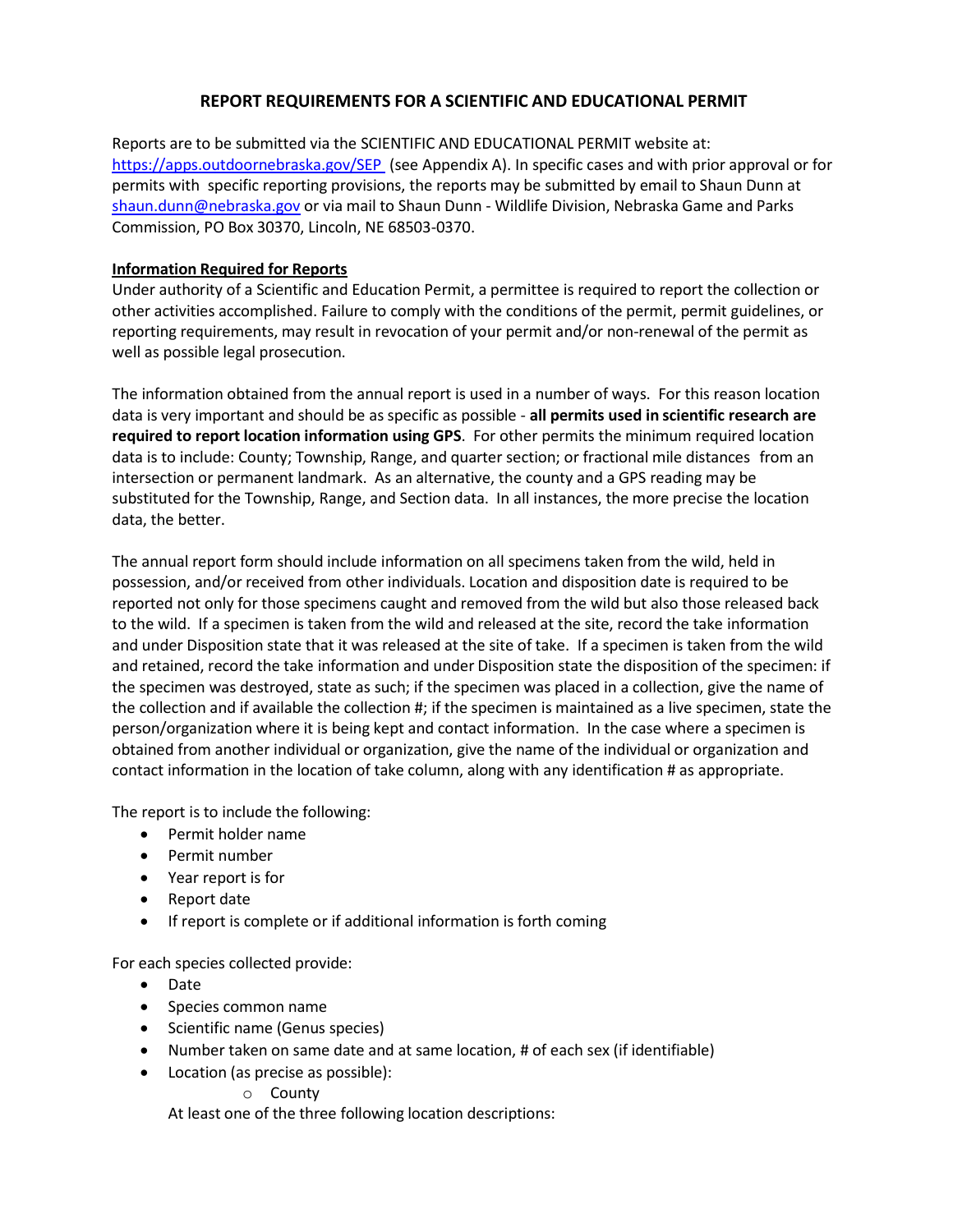- o GPS location (all permits used in scientific research are required to report GPS location information) including; Latitude/Northing; Longitude/Easting; Datum/Units; GPS Accuracy (m/ft); Coordinate System: (WGS 84, preferred)
- o Township, Range, ¼ ¼ Section
- o Mileage from intersection/permanent landmark
- Brief description of habitat where collected; surrounding habitat type, stream name, etc.
- Disposition of specimen(s)
- Any comments

If data from a permit is used in a report/paper/thesis/etc., a copy of that publication should be provided to the Nebraska Game and Parks Commission.

If a federal permit is held by the permitee and an annual report is required for that permit (such as a bird banding report), a copy of the federal report form should accompany the report and in some cases may substitute as a final report, contact the Commission at 402-471-5419 for further information.

The identification of specimens for some species of insects, fish, mollusks, plants, etc., may require additional time. This can be noted in an initial report filed at the end of the year and the final ID submitted when available.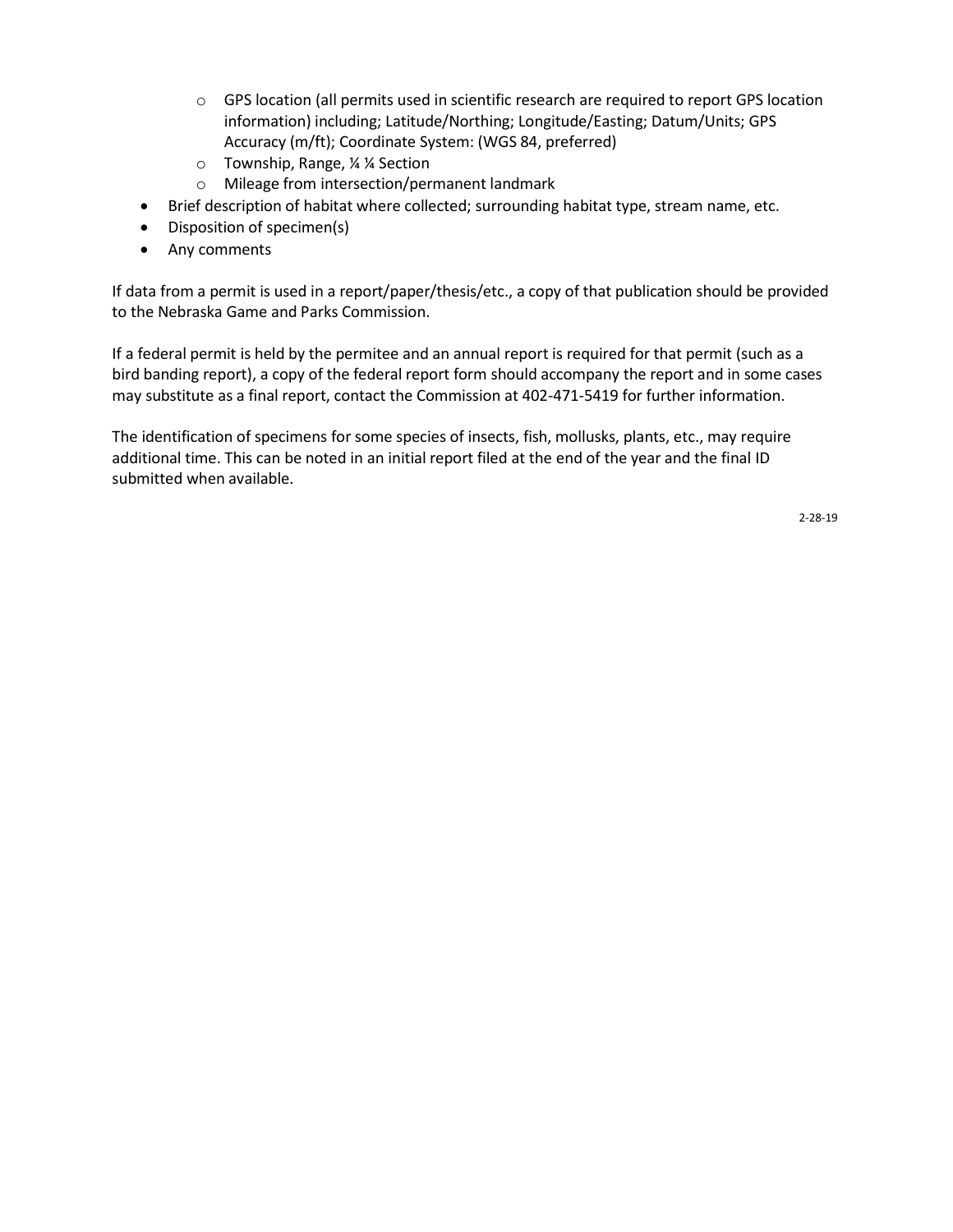## **APPENDIX A**

# **Instructions for Submitting an SEP Report Online**

Log in to your account on the SEP website.

<https://apps.outdoornebraska.gov/SEP/Login/Applicant>

In the Permits section, click the **Create Report** button associated with your current permit.

If this is your first time using the online report function and you will be using the Standard Report form (recommended for Scientific permits): Click the **Download Template** button. Save this template to your computer. Fill out the form, using all the fields for which you have information. Save the file with a name of your choosing.

On the Create Report page:

If you have a multiyear permit, select the appropriate **Reporting Year** (the year in which the reported activities occurred) from the drop-down menu.

### **Standard Report**

Use this section to submit a Standard Report form:

Click **Browse**. Browse to and select the appropriate report from your computer. Click **Upload**.

If you are only submitting the Standard Report and it is complete: Click on the **Report is Complete** box at the bottom of the page.

Click **Save**. Click **Submit**. You're done!

If you want to amend the report at a later date (e.g. once species have been positively identified), do not click the Report is Complete box, just hit **Save** and **Submit.**

If you want to include material in addition to the Standard Report, use the Alternative/Additional Report section (see below) before hitting Save and Submit.

### **Alternative/Additional Report**

Use this section if you want to submit a report other than the Standard Report or you want to submit material in addition to the Standard Report.

Click **Browse**. Browse to and select the appropriate file from your computer. Click **Upload**.

If the report is complete:

Click on the **Report is Complete** box at the bottom of the page. Click **Save**. Click **Submit**